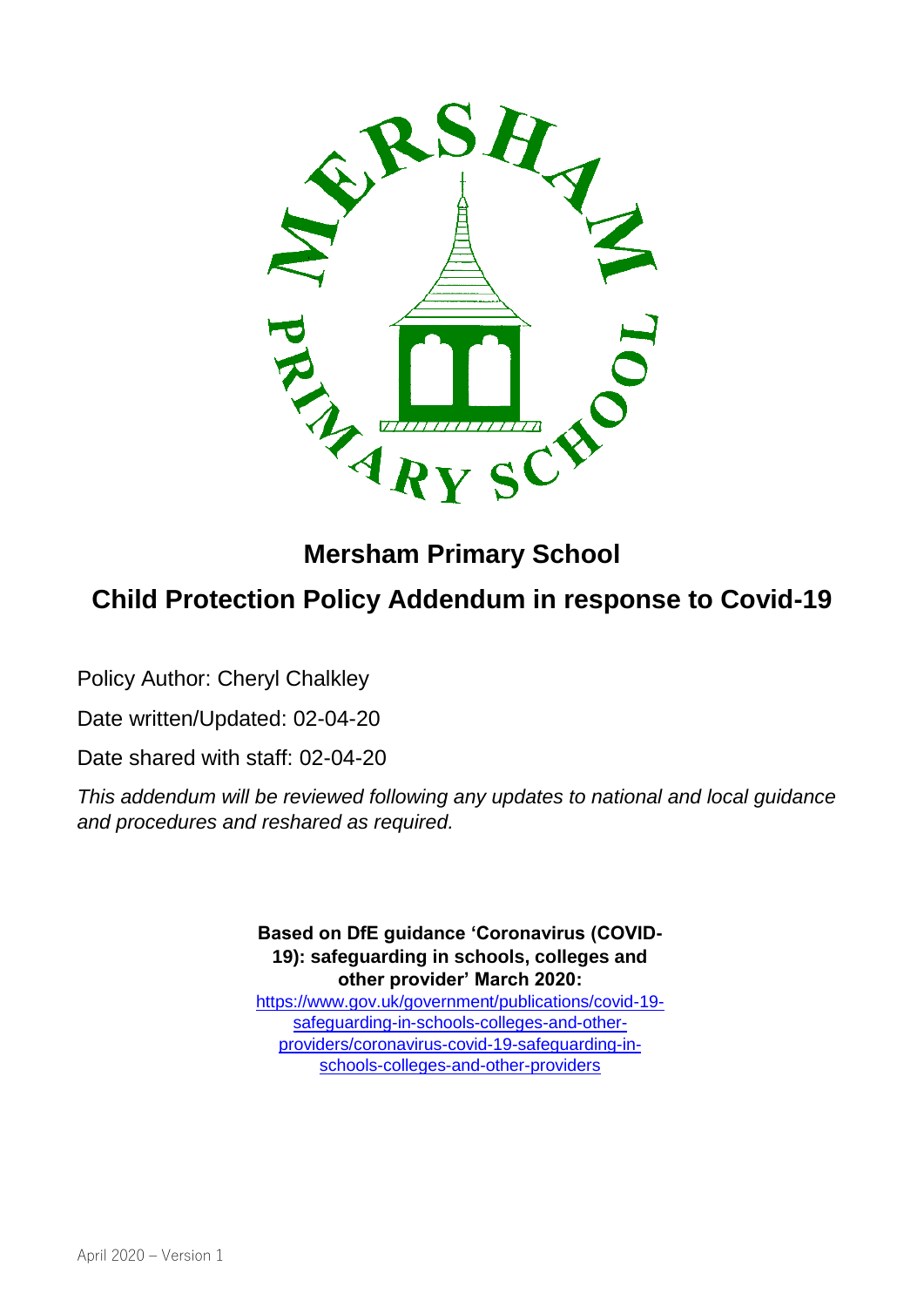# **Context**

- On 20th March 2020 parents were asked to keep their children at home, wherever possible, as part of the response to coronavirus (COVID-19). Schools and childcare providers were asked to provide care for a limited number of children - children who are vulnerable, and children whose parents are critical to the COVID-19 response and cannot be safely cared for at home.
- The way Mersham Primary School is currently operating in response to coronavirus is fundamentally different, however, our safeguarding principles in accordance with 'Keeping Children Safe in Education' (KCSIE) 2019, remain the same:
	- o the best interests of children will always come first
	- $\circ$  if anyone has a safeguarding concern about any child they should continue to act and act immediately
	- o a DSL or deputy DSL is available
	- o unsuitable people are not allowed to enter the children's workforce and/or gain access to children
	- o children should continue to be protected when they are online
- This addendum of Mersham Primary School Child Protection policy contains details of any amendments to our existing safeguarding arrangements.

## **1. Key School Contacts**

|                           | Name                   | Email                            |
|---------------------------|------------------------|----------------------------------|
| Designated                | <b>Cheryl Chalkley</b> | headteacher@mersham.kent.sch.uk  |
| Safeguarding Lead         |                        |                                  |
| (DSL)                     |                        |                                  |
| <b>Deputy Designated</b>  | Sally-Anne Hanson      | shanson@mersham.kent.sch.uk      |
| Safeguarding Leads        | Leah Sexton            | penguinclass@mersham.kent.sch.uk |
| Headteacher               | <b>Cheryl Chalkley</b> | headteacher@mersham.kent.sch.uk  |
| <b>Chair of Governors</b> | <b>Lesley Caldwell</b> | chair@mersham.kent.sch.uk        |
|                           |                        |                                  |
| Safeguarding              | <b>Lesley Caldwell</b> | chair@mersham.kent.sch.uk        |
| Governor                  |                        |                                  |

# **2. Designated Safeguarding Leads (DSLs)**

- **Name of school** Lead Designated Safeguarding Lead is: Cheryl Chalkley
- **Name of School** Deputy Designated Safeguarding Lead(s) is/are: Sally-Anne Hanson and Leah Sexton
- Ideally a DSL (or deputy) will be present on-site however if this is not possible, a named DSL will be available to be contacted via phone or online video - for example working from home.
	- o Should this not be possible then Mersham Primary School will share a DSL or deputy from another school, who will be available to be contacted via phone or video call Sandra MacCourt on [headteacher@aldington.kent.sch.uk](mailto:headteacher@aldington.kent.sch.uk)
- Where a trained DSL (or deputy) is not on site, in addition to the above, the most senior teacher will assume responsibility for co-ordinating safeguarding on site.
	- $\circ$  This will include updating safeguarding files and liaising with the offsite DSL (or deputy) and as required liaising with social workers where they require access to children in need and/or to carry out statutory assessments at the school.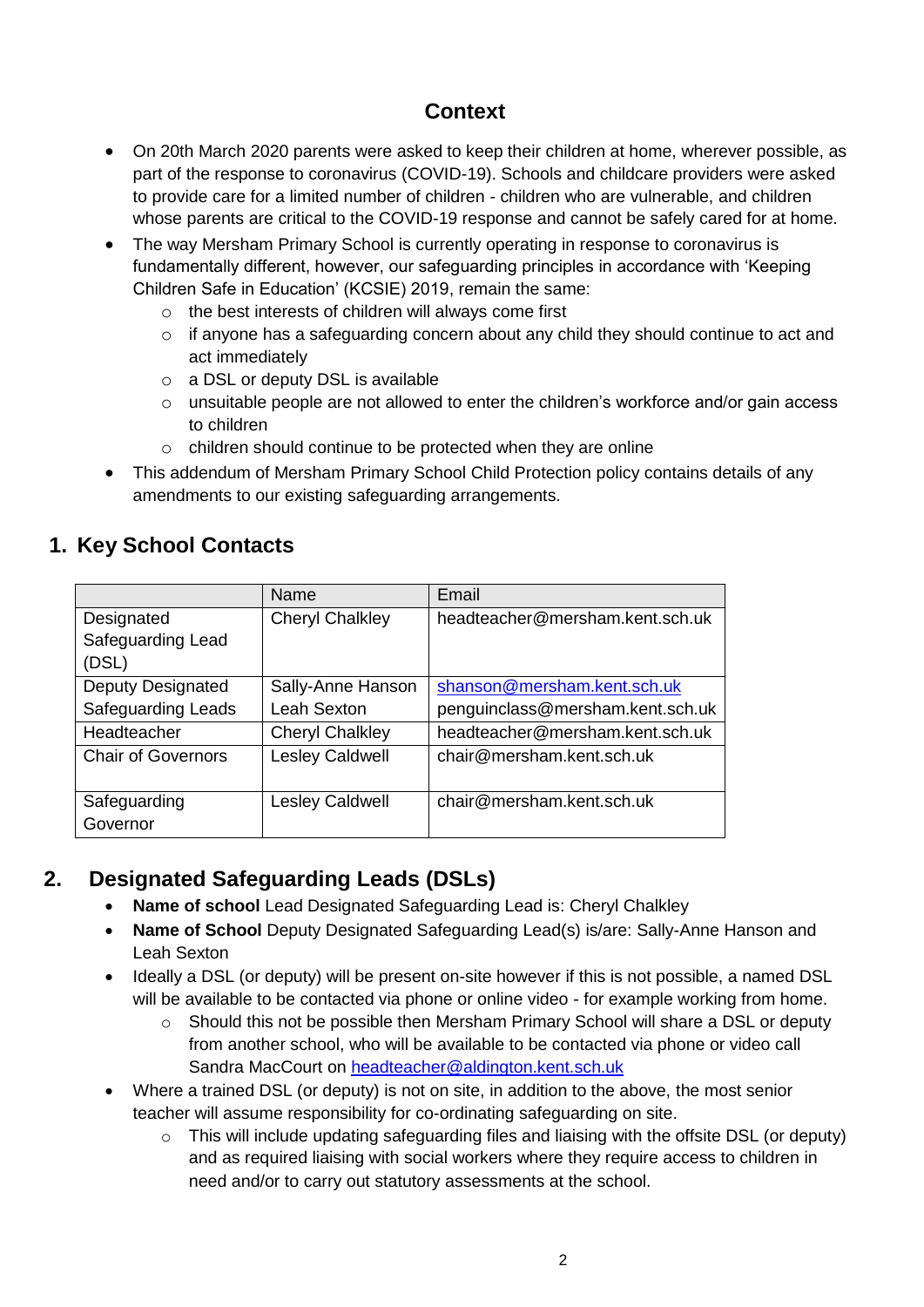- All staff and volunteers on-site will have access to a trained DSL (or deputy) and know on any given day who that person is, and how they can speak to them.
	- o Up to date details of the DSL/Deputy DSLs will be visible to staff and children.
- The DSL/Deputy DSL's will continue to engage with social workers, and attend all multiagency meetings, which can be done remotely.

## **3. Vulnerable children**

- Ensuring that vulnerable children remain protected is a top priority for Mersham Primary School.
	- $\circ$  Vulnerable children include those who have a social worker and those children and young people up to the age of 25 with education, health and care (EHC) plans. Please see DfE guidance for further information on [vulnerable children.](https://www.gov.uk/government/publications/coronavirus-covid-19-guidance-on-vulnerable-children-and-young-people/coronavirus-covid-19-guidance-on-vulnerable-children-and-young-people)
- There is an expectation that children with a social worker will attend a provision, unless in consultation with the child's social worker and family it is agreed this is not in the best interests of the child. Where parents are concerned about the risk of the child contracting COVID19, professionals will talk through these worries with the parent/carer following the advice set out by Public Health England.
- Children with an EHC plan will be risk-assessed in consultation with the Local Authority and parents and a decision will be made about whether they should continue to attend school.
- Mersham Primary School has the flexibility to offer a place to other learners who may also be considered vulnerable by the school. Please contact Cheryl Chalkley to discuss this further.
- If vulnerable children are not attending school, we will regularly keep in contact by telephone with them.
- **Mersham Primary School** will continue to work with those professionals involved with children and share relevant information with them such as social workers, early help workers and virtual school heads (VSH). This is especially important during the COVID-19 period.
	- $\circ$  This will include information about attendance and any welfare concerns.
	- o If there is a safeguarding concern, this will be shared with the relevant professional as soon as possible.
- Mersham Primary School will encourage our vulnerable children and young people to attend a school, including remotely if needed.

## **4. Attendance monitoring**

- Local authorities and education settings do not need to complete their usual day-today attendance processes to follow up on non-attendance.
- Mersham Primary School and social workers will agree with families/carers whether children in need should attend and Mersham Primary School will follow up with family/carers where a child/children are supposed to be attending but do not.
- In all circumstances where a vulnerable child/children does not take up their place, or discontinues, Mersham Primary School will notify their social worker and follow up with the family/carer.
- Mersham Primary School will also follow up with families/carers that have arranged a place for their child/children, namely keyworkers or children that are considered vulnerable but not open to any agencies and do not attend.
	- $\circ$  Staff will continue to work with and support children' social workers to help protect vulnerable children.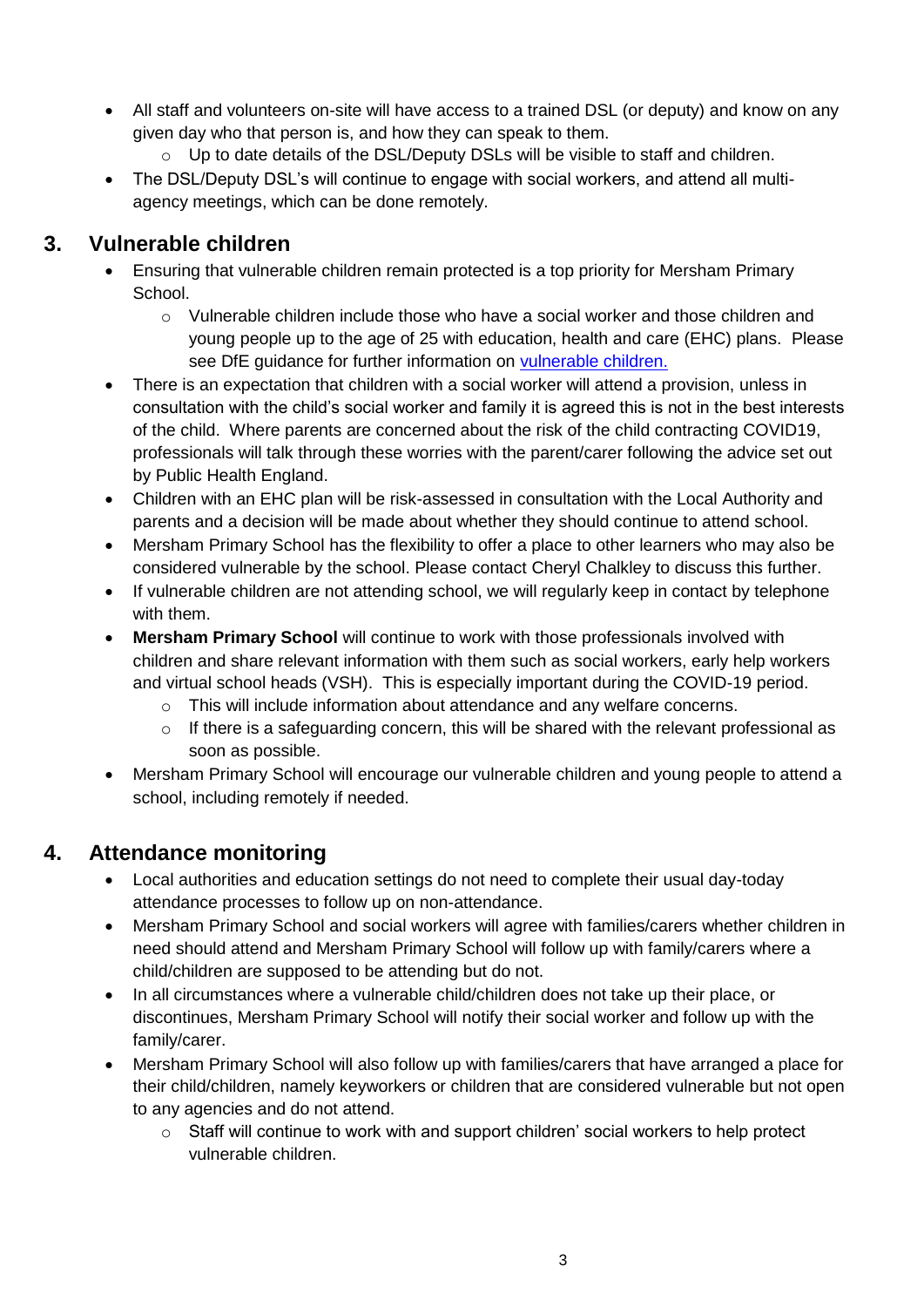• Mersham Primary School will complete both the KCC and government [daily online attendance](file:///C:/Users/KandoA02/OneDrive%20-%20The%20Education%20People/Desktop/daily%20online%20attendance%20form.htm) form to keep a record of children of critical workers and vulnerable children who are attending school.

## **5. Reporting concerns**

- All staff will continue to look out for any signs that indicate a child may be at risk, both on and off site, including online.
	- $\circ$  If a member of staff/volunteer has any safeguarding concerns about a child, this will be reported to the DSL as soon as possible.
	- o If the concern is urgent, the member of staff/volunteer will speak to a DSL in person or via phone/video call if they are not on site, immediately.
	- o In the event a member of staff or volunteer cannot make contact with a DSL, this will not delay them taking immediate action to safeguard a child.
	- $\circ$  Concerns will be recorded using existing school safeguarding processes as outlined in our Child Protection Policy i.e. My Concern.
- Learners are encouraged to report concerns via existing school systems, or to a trusted adult at home.
- Parents/carers are encouraged to report concerns via existing school systems.
- Where staff are concerned about an adult working with learners, they should report the concern to the headteacher.
	- $\circ$  If there are concerns about any member of staff or volunteer, the LADO service will be consulted with.
	- $\circ$  Concerns around the headteacher should be directed to the Chair of Governors.

## **6. Safeguarding training and induction**

- DSL training is unlikely to take place whilst there remains a threat of the COVID 19 virus. For the period COVID-19 measures are in place, a DSL (or deputy) who has been trained will continue to be classed as a trained DSL (or deputy) even if they miss their refresher training.
	- o Formal DSL refresher training will be undertaken as soon as possible. DSLs will continue to keep their knowledge up to date through other means.
- All existing staff have read KCSIE 2019 Part 1 and accessed safeguarding training.
	- o Staff will be made aware if any processes have changed with the sharing of this addendum and the DSL will communicate any changes to local processes directly.
- All new staff and volunteers will have an induction provided via the DSL and will be provided with a copy of the school Child Protection Policy and Covid-19 Addendum.
- Staff may move between school on a temporary basis and consideration given will be given by the DSL as to what induction they need on a case by case basis, dependent on existing skills and knowledge.

## **7. Safer recruitment**

- It remains essential that people who are unsuitable are not allowed to enter the children's workforce or gain access to children.
- During Covid-19 if Mersham Primary School recruit new staff we will continue to follow the relevant safer recruitment practices.
- If volunteers are recruited Mersham Primary School will continue to follow the guidance in accordance with KCSIE 2019 and. Volunteers who have not had the relevant checks will not be left unsupervised with a child.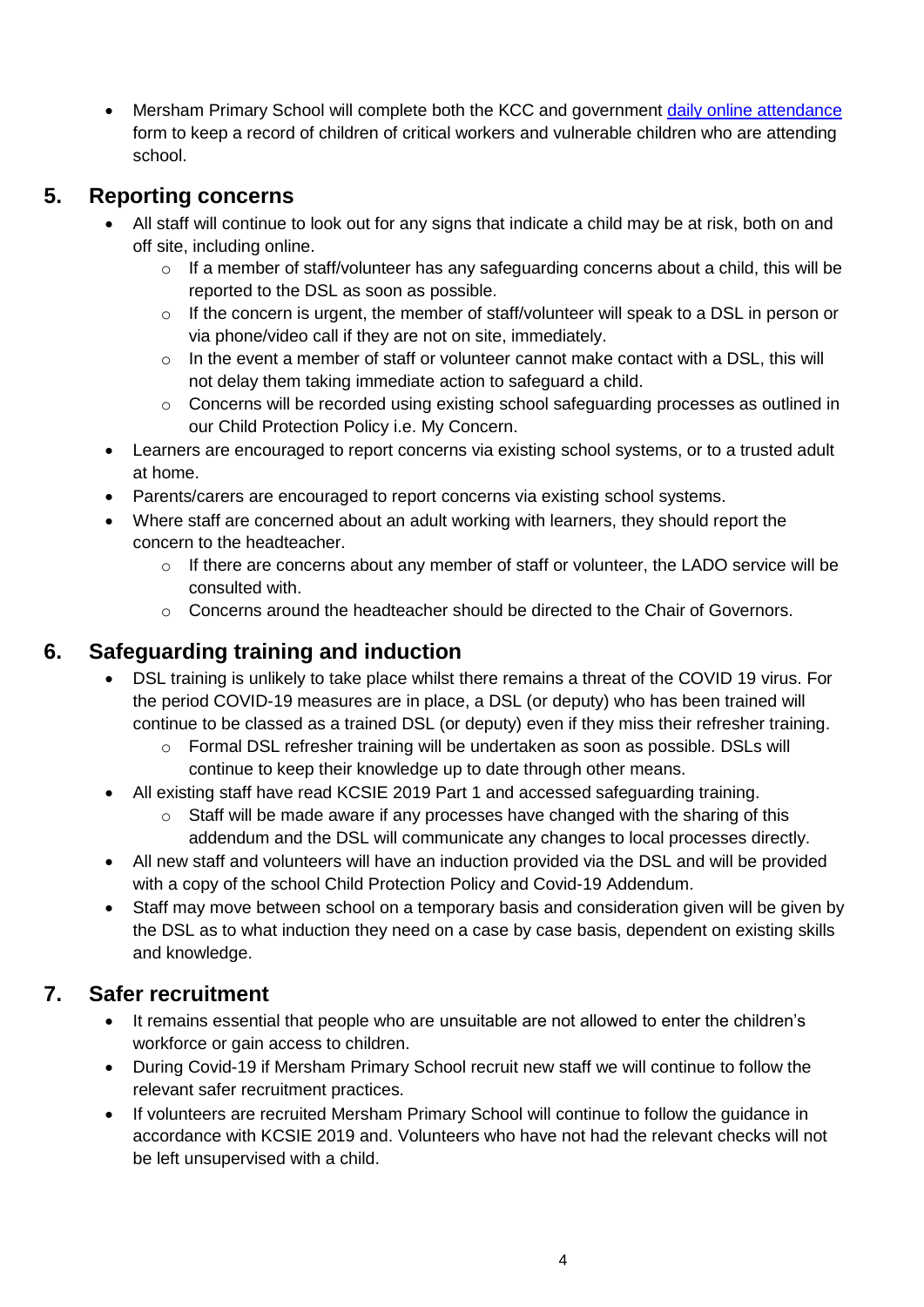- If staff from other settings volunteer or begin working at Mersham Primary School we will ensure they have a relevant DBS check following DfE guidance at this time. Mersham Primary School will risk assess staff from other settings, as we would for a volunteer.
- If staff are deployed from another education or children's workforce setting to our school, we will take into account the DfE supplementary guidance on safeguarding children during the COVID-19 pandemic and will accept portability as long as the current employer confirms in writing that:
	- $\circ$  the individual has been subject to an enhanced DBS and children's barred list check
	- $\circ$  there are no known concerns about the individual's suitability to work with children
	- o there is no ongoing disciplinary investigation relating to that individual
- In response to COVID-19, the Disclosure and Barring Service (DBS) has made changes to its guidance on standard and enhanced DBS ID checking to minimise the need for face-to-face contact.
- Mersham Primary School will continue to refer to the DBS anyone who has harmed or poses a risk of harm to a child in accordance with KCSIE 2019.
- Mersham Primary School will continue to consider and make referrals to the Teaching Regulation Agency (TRA) where appropriate. During the period Covid-19 all referrals will be made by emailing **Misconduct.teacher@education.gov.uk.**
- Mersham Primary School will continue to update the single central record and will log details of any risk assessment carried out on volunteers and staff on loan from elsewhere.

### **8. Supporting children in school**

- Mersham Primary School is committed to ensuring the safety and wellbeing of all its learners
- Mersham Primary School will be a safe space for all children to attend and flourish. A senior member of staff will ensure that there are appropriate staff on site and that staff to learner ratios have been considered to maximise the safety of children.
- Mersham Primary School will follow the current government guidance in relation to social distancing and all matters relating to public health from the respective websites and outlets [www.gov.uk/government/publications/coronavirus-covid-19-implementing-social-distancing](http://www.gov.uk/government/publications/coronavirus-covid-19-implementing-social-distancing-in-education-and-childcare-settings/coronavirus-covid-19-implementing-social-distancing-in-education-and-childcare-settings)[in-education-and-childcare-settings/coronavirus-covid-19-implementing-social-distancing](http://www.gov.uk/government/publications/coronavirus-covid-19-implementing-social-distancing-in-education-and-childcare-settings/coronavirus-covid-19-implementing-social-distancing-in-education-and-childcare-settings)[in-education-and-childcare-settings](http://www.gov.uk/government/publications/coronavirus-covid-19-implementing-social-distancing-in-education-and-childcare-settings/coronavirus-covid-19-implementing-social-distancing-in-education-and-childcare-settings)
- Mersham Primary School will ensure that all children who are either categorised as vulnerable or children of critical workers and are in attendance are appropriately supported.
- Mersham Primary School will continue to record any support provided to children in relation to safeguarding issues on their respective safeguarding recording system.

#### **Peer on Peer Abuse**

- Mersham Primary School continues to recognise and respond to cases of Peer on Peer abuse by considering each incident on a case by case basis and basing any intervention on usual processes outlined within KCSIE 19.
- Mersham Primary School recognises that the current circumstances and the changeable nature of current Government guidance may mean that the school may need to adapt elements of the process in some cases to ensure that they are able to respond in line with Government advice when required.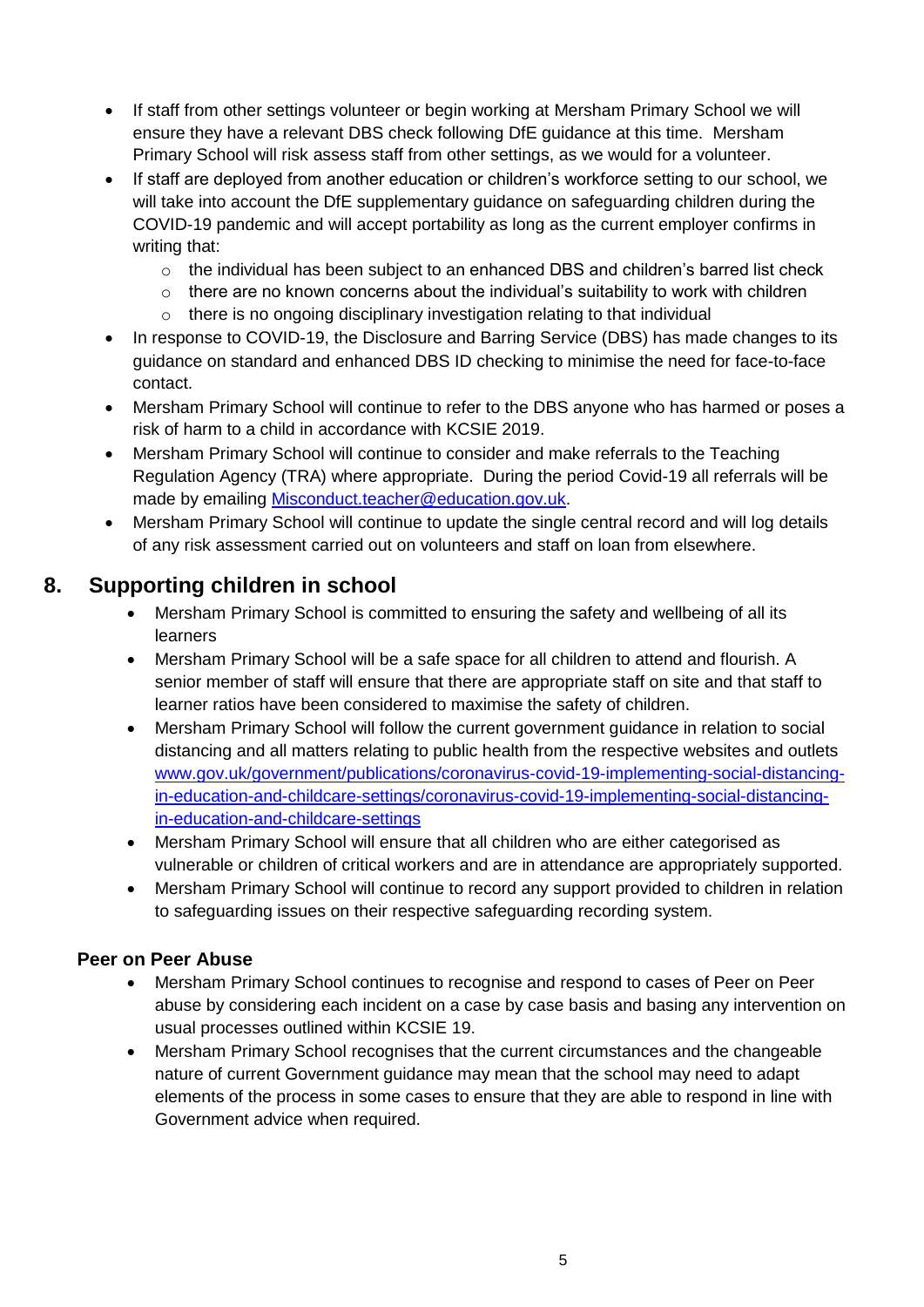The DSL will continue to consult as appropriate with multi-agency professionals to ensure that children's safety and wellbeing is not compromised when incidents of peer on peer abuse are brought to their attention.

#### **Online safety**

- Mersham Primary School expectations with regards online behaviour and education when using school provided devices or internet access on site will continue to be implemented in line with existing polices. Any concerns regarding onsite online behaviour or use will be responded to in line with existing policies.
- Mersham Primary School will continue to provide a safe online learning environment where learners use school provided devices on site; appropriate filtering and monitoring will continue to be implemented.
	- o Learners internet use will be supervised by staff according to their age and ability and learners will be directed to use appropriate online resources and tools.
- Use of staff and learner personal devices, including mobile phones, will be managed in line with our existing mobile technology policy. Staff may make contact with parents by phone from their personal devices but during this period alone must ensure to block their number by utilising 141.

### **9. Supporting children not in school**

- Mersham Primary School will continue to ensure the safety and wellbeing of all children and young people that remain on the school roll.
- All DSLs will continue to identify those vulnerable children that would benefit from Early Help as identified in KCSIE 2019, provide pastoral support and consider whether they would benefit from external support also.
- There will be clear plans around how best to communicate with learners who are identified as vulnerable, as well as those about whom DSLs have concerns about who do not receive a statutory service.
	- $\circ$  This could include telephone contact and/or doorstep visits but is at the discretion of the DSL.
- Mersham Primary School and the DSL will work closely with all relevant agencies and professionals regarding safeguarding a child who is not on site.
	- o Any plans will be reviewed regularly and if concerns become significant, the DSL will consider any requests for support if considered appropriate.
- Mersham Primary School recognises that this is a difficult time for children and young people who consider school as a safe place and the current situation may impact on learners', staff and parent/carers mental health.
- The school will utilise its website and social media presence to ensure that safeguarding messages are shared with children and their families. This will include links to appropriate services and resources that are aimed at supporting them throughout this period.

#### **Online safety away from school**

- All staff will continue to look out for any signs that indicate a child may be at risk online and will report and respond to concerns in line with the Child Protection Policy addendum.
	- o Where necessary, referrals will be made to LADO, children's social care and as required, the police.
- Learners are encouraged to report concerns to a member of staff or a trusted adult at home. Where this is not possible, additional support can be accessed online via: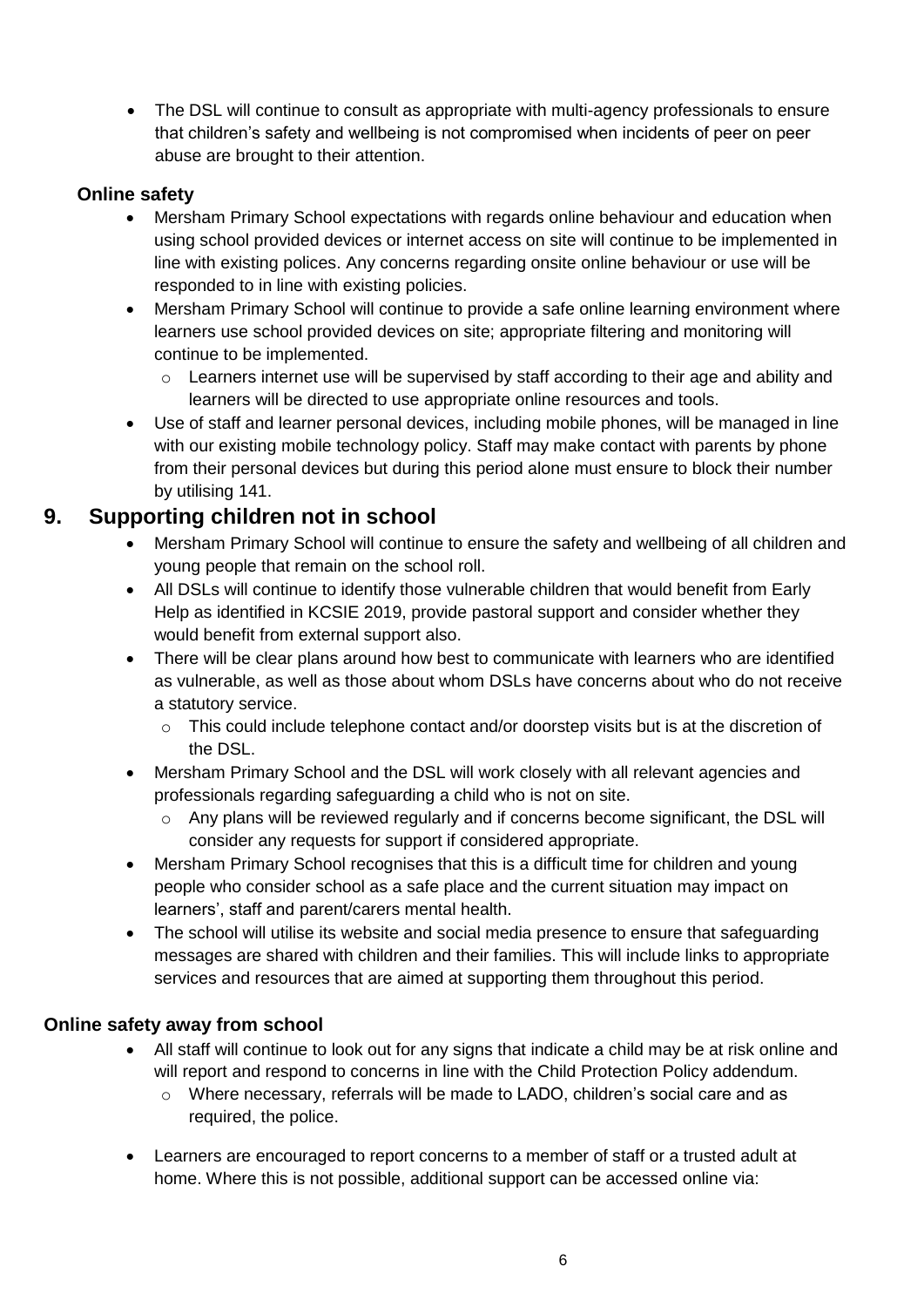- o Childline: [www.childline.org.uk](http://www.childline.org.uk/)
- UK Safer Internet Centre's 'Report Harmful Content': [https://reportharmfulcontent.com](https://reportharmfulcontent.com/)
- National Crime Agency Child Exploitation and Online Protection Command (NCA-CEOP): [www.ceop.police.uk/safety-centre](https://www.ceop.police.uk/safety-centre/)
- Parents/carers are encouraged to ensure children are appropriately supervised online and that appropriate parent controls are implemented.
- All communication with learners and parents/carers will take place using school provided or approved communication channels; for example, school provided email accounts, utilising 141 to contact parents by phone using a personal device.
	- Any pre-existing relationships or situations which mean this cannot be complied with will be discussed with the DSL.
- Mersham Primary School will ensure any use of online learning tools and systems is in line with privacy and data protection/GDPR requirements.
- Staff and learners will engage with remote teaching and learning in line with existing behaviour principles as set out in our school behaviour policy/staff code of conduct.
- When delivering remote learning, staff will:
	- Only use online tools that have been evaluated and agreed by leadership.
	- Ensure remote learning activities are planned in accordance with our curriculum policies, taking learner needs and technology access into account.
	- Where possible, pre-record content.
- If remote learning is taking place 'live' using webcams or chat facilities, staff and learners will ensure a professional environment is maintained. This means:
	- Staff will record the length, time, date and attendance of any online lessons/contact held or made.
	- Live sessions will involve at least two members of staff where possible.
		- Sessions will not be delivered in any 1:1 situation, unless pre-approval has been given by the DSL and/or Headteacher and the session is auditable.
	- Staff will record any online lessons so they can be audited or accessed later if required; learners and staff should be made aware that lessons are being recorded.
	- Staff will agree online behaviour expectations with learners at the start of lessons.
		- Staff will revisit our acceptable use of technology policy with learners as necessary.
	- All participants will wear suitable dress, use professional language, and ensure backgrounds of videos (live or pre-recorded) are neutral and appropriate.
		- Staff and learners should ensure personal information and/or, inappropriate or unsuitable personal items are not visible.
		- Where possible, other household members should not be in the background or shot; if this unavoidable, they should follow appropriate language and behaviour expectations.
		- If Live streaming, staff will mute and/or disable learners' videos and microphones, as required.

## **Additional support and links**

- As well as through existing school mechanisms, learners, staff and parents/carers can access age appropriate and practical support and advice via a range of national and local services:
	- Childline: [www.childline.org.uk](https://www.childline.org.uk/)
	- Kent Resilience Hub: [https://kentresiliencehub.org.uk](https://kentresiliencehub.org.uk/)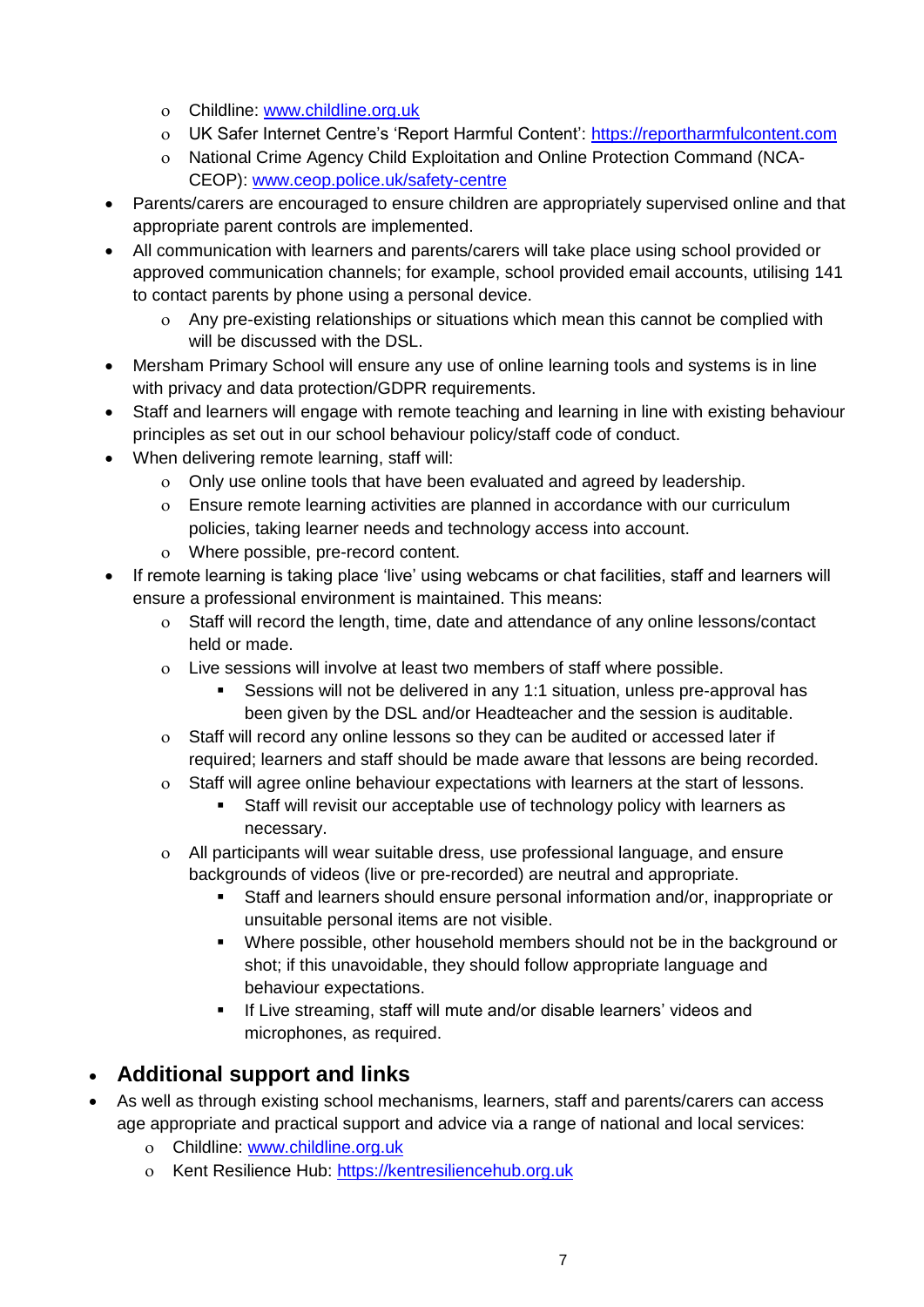o NSPCC: [https://learning.nspcc.org.uk/safeguarding-child-protection/how-to-have-difficult](https://learning.nspcc.org.uk/safeguarding-child-protection/how-to-have-difficult-conversations-with-children/)[conversations-with-children/](https://learning.nspcc.org.uk/safeguarding-child-protection/how-to-have-difficult-conversations-with-children/)

#### **DfE Guidance**

- Closure of educational settings: information for parents and carers: [www.gov.uk/government/publications/closure-of-educational-settings-information-for-parents](https://www.gov.uk/government/publications/closure-of-educational-settings-information-for-parents-and-carers/closure-of-educational-settings-information-for-parents-and-carers)[and-carers/closure-of-educational-settings-information-for-parents-and-carers](https://www.gov.uk/government/publications/closure-of-educational-settings-information-for-parents-and-carers/closure-of-educational-settings-information-for-parents-and-carers)
- Vulnerable Children Guidance: [www.gov.uk/government/publications/coronavirus-covid-19](https://www.gov.uk/government/publications/coronavirus-covid-19-guidance-on-vulnerable-children-and-young-people/coronavirus-covid-19-guidance-on-vulnerable-children-and-young-people) [guidance-on-vulnerable-children-and-young-people/coronavirus-covid-19-guidance-on](https://www.gov.uk/government/publications/coronavirus-covid-19-guidance-on-vulnerable-children-and-young-people/coronavirus-covid-19-guidance-on-vulnerable-children-and-young-people)[vulnerable-children-and-young-people](https://www.gov.uk/government/publications/coronavirus-covid-19-guidance-on-vulnerable-children-and-young-people/coronavirus-covid-19-guidance-on-vulnerable-children-and-young-people)
- COVID-19: guidance for educational settings: [www.gov.uk/government/publications/guidance-to](http://www.gov.uk/government/publications/guidance-to-educational-settings-about-covid-19)[educational-settings-about-covid-19](http://www.gov.uk/government/publications/guidance-to-educational-settings-about-covid-19)
- Coronavirus (COVID-19): safeguarding in schools, colleges and other providers: [www.gov.uk/government/publications/covid-19-safeguarding-in-schools-colleges-and-other](http://www.gov.uk/government/publications/covid-19-safeguarding-in-schools-colleges-and-other-providers)[providers](http://www.gov.uk/government/publications/covid-19-safeguarding-in-schools-colleges-and-other-providers)
- Coronavirus (COVID-19): attendance recording for educational settings: [www.gov.uk/government/publications/coronavirus-covid-19-attendance-recording-for](http://www.gov.uk/government/publications/coronavirus-covid-19-attendance-recording-for-educational-settings)[educational-settings](http://www.gov.uk/government/publications/coronavirus-covid-19-attendance-recording-for-educational-settings)

#### **Specific Links relating to Coronavirus for Learners and Parents/Carers**

- Kent County Council: [www.kent.gov.uk/social-care-and-health/health/coronavirus](http://www.kent.gov.uk/social-care-and-health/health/coronavirus)
- Childline: [www.childline.org.uk/info-advice/your-feelings/anxiety-stress-panic/worries-about-the](http://www.childline.org.uk/info-advice/your-feelings/anxiety-stress-panic/worries-about-the-world/coronavirus/)[world/coronavirus/](http://www.childline.org.uk/info-advice/your-feelings/anxiety-stress-panic/worries-about-the-world/coronavirus/)
- Mind: [www.mind.org.uk/information-support/coronavirus/coronavirus-and-your-wellbeing/](http://www.mind.org.uk/information-support/coronavirus/coronavirus-and-your-wellbeing/)
- Young Minds: <https://youngminds.org.uk/blog/talking-to-your-child-about-coronavirus/>
- Kent Children's University: Home Resources Learning Packs: [www.theeducationpeople.org/blog/kent-childrens-university-home-learning-resources-pack-is](http://www.theeducationpeople.org/blog/kent-childrens-university-home-learning-resources-pack-is-live/)[live/](http://www.theeducationpeople.org/blog/kent-childrens-university-home-learning-resources-pack-is-live/)
- Children's Commissioner:
	- Children's guide to coronavirus: [www.childrenscommissioner.gov.uk/publication/childrens-guide-to-coronavirus/](http://www.childrenscommissioner.gov.uk/publication/childrens-guide-to-coronavirus/)
	- Resources for parents during coronavirus: [www.childrenscommissioner.gov.uk/coronavirus/resources/](http://www.childrenscommissioner.gov.uk/coronavirus/resources/)
- Sport England: [www.sportengland.org/stayinworkout](http://www.sportengland.org/stayinworkout)
- Place2be:
	- [www.place2be.org.uk/about-us/news-and-blogs/2020/march/coronavirus-supporting](http://www.place2be.org.uk/about-us/news-and-blogs/2020/march/coronavirus-supporting-children-who-may-be-especially-vulnerable/)[children-who-may-be-especially-vulnerable/](http://www.place2be.org.uk/about-us/news-and-blogs/2020/march/coronavirus-supporting-children-who-may-be-especially-vulnerable/)
	- [www.place2be.org.uk/about-us/news-and-blogs/2020/march/coronavirus](http://www.place2be.org.uk/about-us/news-and-blogs/2020/march/coronavirus-information-for-children/)[information-for-children/](http://www.place2be.org.uk/about-us/news-and-blogs/2020/march/coronavirus-information-for-children/)

#### **Online Safety**

- NCA-CEOP: [www.thinkuknow.co.uk/](https://www.thinkuknow.co.uk/)
- Internet Matters: [www.internetmatters.org/](https://www.internetmatters.org/)
- Childnet: [www.childnet.com/blog/keeping-children-happy-and-safe-online-during-covid-19](http://www.childnet.com/blog/keeping-children-happy-and-safe-online-during-covid-19)
- UK Safer Internet Centre: [www.saferinternet.org.uk/blog/working-remotely-advice-professionals](https://www.saferinternet.org.uk/blog/working-remotely-advice-professionals-parents-posh-rhc)[parents-posh-rhc](https://www.saferinternet.org.uk/blog/working-remotely-advice-professionals-parents-posh-rhc)